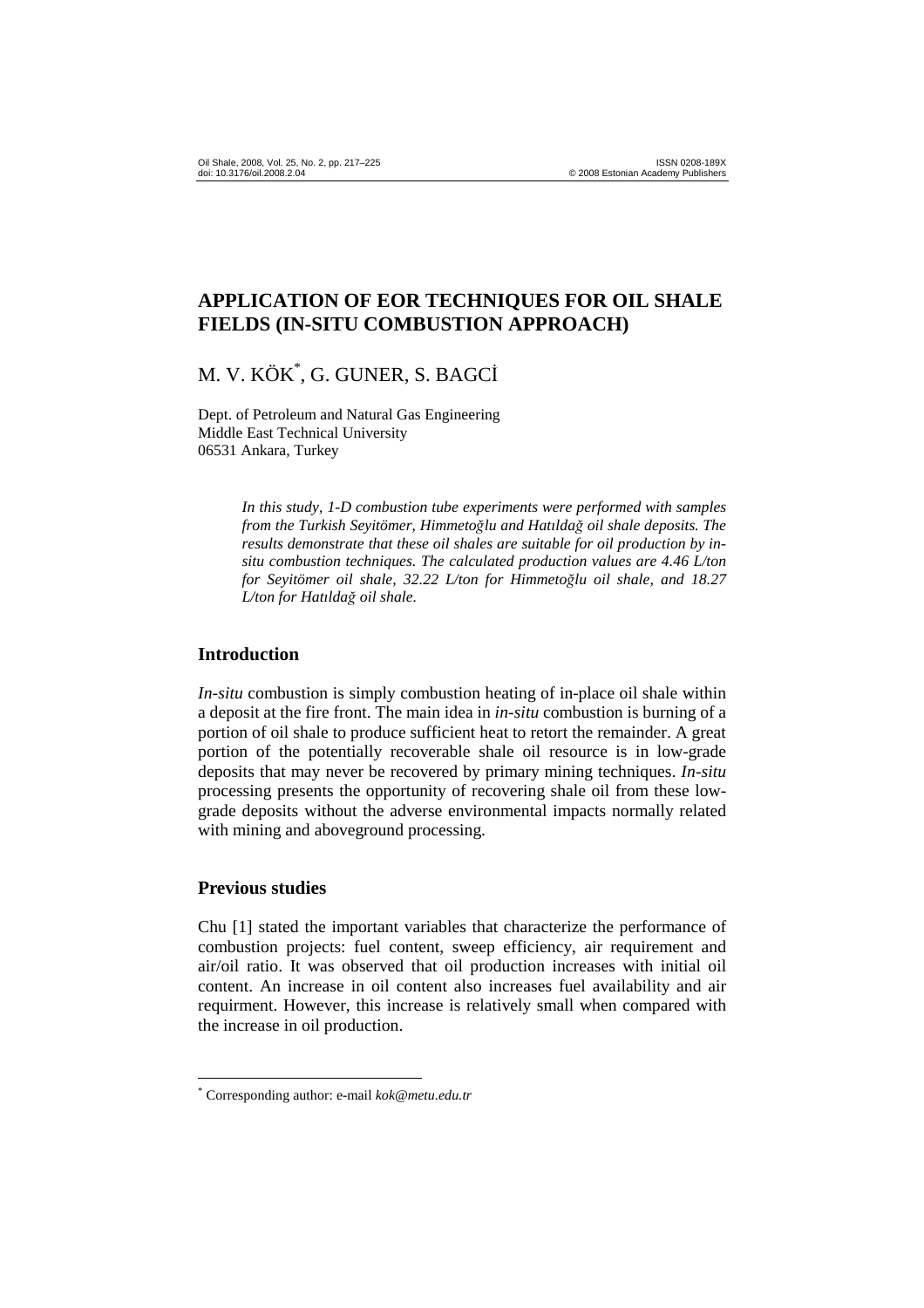Hayashitani et al. [2] postulated several thermal cracking reaction models that could be incorporated into numerical simulations of thermal recovery processes for the Athabasca oil sands. Several pseudo reaction mechanisms were proposed to simulate the experimental results. The reaction rate constants were represented by an Arrhenius-type expression, and the activation energies and corresponding frequency factors were determined for each reaction mechanism proposed. Diyashev et al. [3] focused on surface control of thermal front movement in a fire flooding process. Surface measurement methods of magnetic and electric fields, due to thermal influence on formation and saturation of fluids, were elaborated and tested. Results of the practical studies performed on a pilot field have shown application of suggested methods. Speight and Moschopedis [4] investigated methods of introducing oxygen functions into bitumen. Comparisons of the product properties with those of the untreated bitumen were described in order to study the effects of these functions and to evaluate their performance during *in-situ* recovery. Dieckmann et al*.* [5] studied primary kerogen-to-petroleum and secondary oil-to-gas conversion processes in source rocks by programmed-temperature closed-system pyrolysis of oil shale sample at different heating rates. The subsequent kinetic analysis resulted in potential versus activation energy distributions, which turned out to be comparatively broad for oil and primary gas and rather narrow for secondary gas, indicating that the former was generated from more inhomogeneous precursor materials than the latter. Mamora and Brigham [6] studied the effect of lowtemperature oxidation (LTO) on the fuel and produced oil during *in-situ* combustion. Combustion tube experiments were performed with three matrix types: sand, sand and clay, and sand and sand fines. LTO was observed in the run where the matrix consisted of sand only. High temperature oxidation (HTO) was observed in runs where either clay or sand fines were a part of the matrix. Kok et al*.* [7–14] studied the factors influencing kinetic data, such as sample order geometry, heating rate and atmosphere, under nonisothermal conditions. It was observed that the products obtained through pyrolysis and combustion depend on oil shale composition and conditional variables, such as temperature, time, rate of heating, pressure, and gaseous environment.

#### **Experimental**

In this research, oil shale samples from Seyitömer, Himmetoğlu and Hatılda<sup>ğ</sup> fields were used owing to their high grades, reserves and exploitability. These shales are of low grade or in the case of the Seyitomer deposit, a shale slightly enriched in organic matter. The oil shale samples used in this research had a particle size of <60 mesh and were prepared according to ASTM standards. Proximate and ultimate analyses [15] of samples are given in Table 1.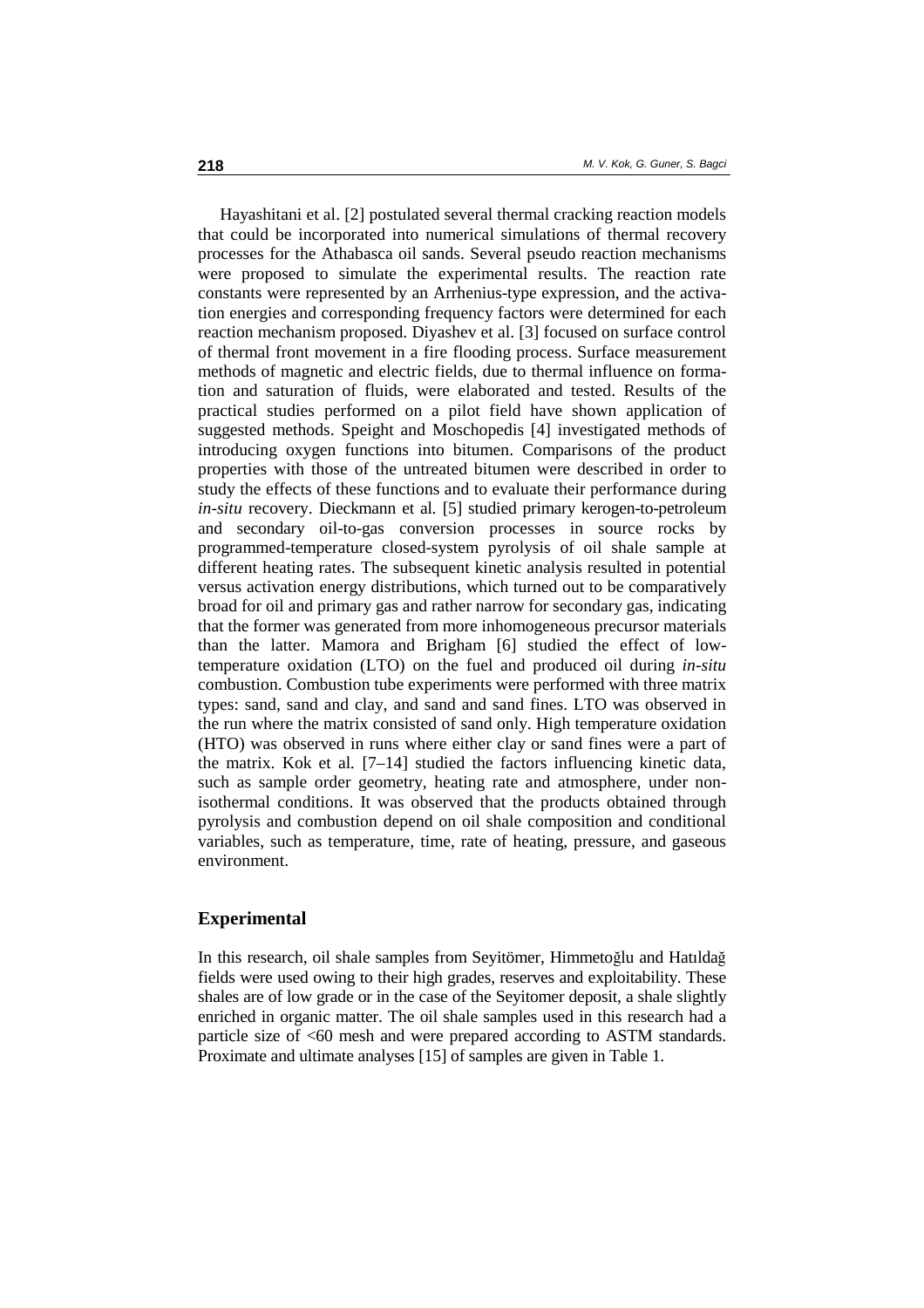| Oil shale  | Calorific value, | Components, %    |      |      |     |       |      |
|------------|------------------|------------------|------|------|-----|-------|------|
|            | cal/g            | H <sub>2</sub> O | Ash  | C    | H   | 0. N  |      |
| Seyitömer  | 1006             | 2.8              | 70.9 | 8.58 | 1.4 | 4.39  | 0.19 |
| Himmetoğlu | 1086             | 12.9             | 60.5 | 13.6 | 1.5 | 10.48 | 0.99 |
| Hatıldağ   | 744              | 1.6              | 66.2 | 5.63 | 1.3 | 3.89  | 1.25 |

*Table 1***. Proximate and ultimate analysis of studied oil shales** 

The experimental set-up used in this research is a combustion cell assembly consisting of a steel combustion tube into which oil shale is packed, and enclosed within an insulation jacket, (Fig. 1). The combustion tube is equipped with igniter, thermowell, external band heaters, and gas sampling ports. Fluids produced from the combustion tube were passed through the pressure separator to collect and measure the oil and water production and through water condenser from which the condensable gases



*Fig. 1.* Schematic diagram of the combustion tube apparatus.

- 1. High-pressure air cylinder 11. High pressure separator<br>
2. High-pressure nitrogen cylinder 12. Low pressure separator
- 2. High-pressure nitrogen cylinder
- 
- 
- 4. Air filter 14. Gas chromatograph<br>5. Flow transducer 15. High pressure heliu
- 
- 
- 
- 8. Combustion tube 18. Linear mass flow meter<br>
19. Digital temperature con<br>
19. Digital temperature con
- 
- 10. Back pressure regulator
- 
- 
- 3. Pressure gauges 13. Wet test meter 4. Air filter 14. Gas chromatog
	-
- 5. Flow transducer 15. High pressure helium cylinder 6. Isolation iacket 16. Electronic temperature scannel
	- 16. Electronic temperature scanner
- 7. Thermowell 17. Digital temperature reader<br>
17. Digital temperature reader<br>
18. Linear mass flow meter
	-
	- 19. Digital temperature control equipment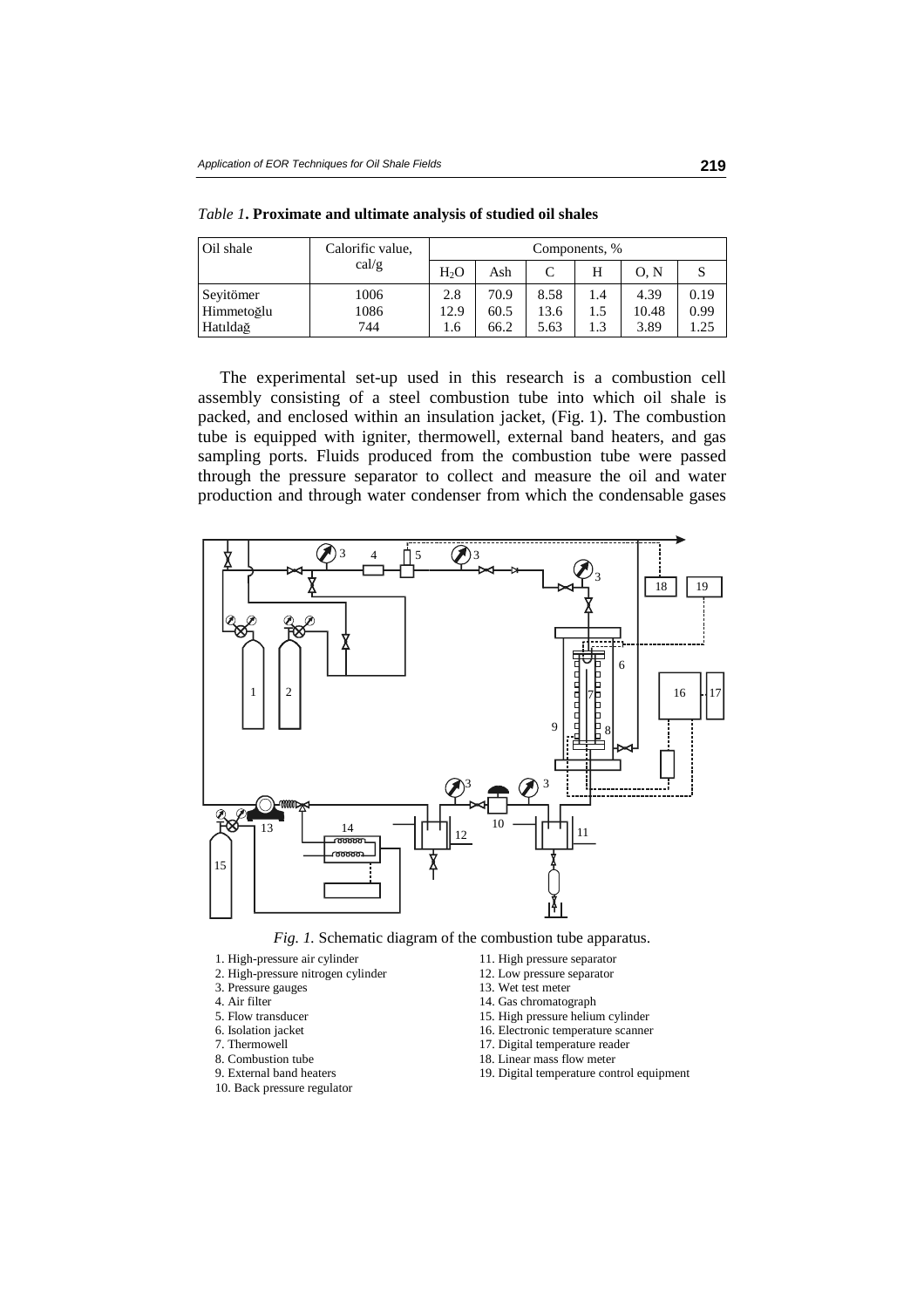were collected. Before venting the produced gas, it was passed through a backpressure regulator to regulate the injection pressure. The produced gas was then passed through the rotameter at atmospheric pressure to measure produced gas rate and wet test meter to meter the total gas production. A gas chromatograph was used to analyze the composition of the gases produced from the combustion tube. Gas sampling ports installed at different points on the combustion tube were used for gas sampling and analysis, as the combustion front passes through these sections. During the combustion experiments, the amounts of  $CO<sub>2</sub>$ ,  $CO<sub>2</sub>$ , and  $O<sub>2</sub>$  in the produced gas stream were measured by a continuous gas analyzer.

The initial temperature was  $18-21$  °C prior to all runs. The oil shale sample was heated to approximately  $65-85$  °C, while nitrogen was continuously injected. When preheating was completed, the igniter was turned on in accordance with a selected temperature profile by means of the temperature programmer. While the nitrogen injection was continued, the inlet of the combustion tube was heated to  $250-300$  °C, which was sufficient to initialize the combustion operation. At this time, nitrogen flow was terminated and air injection was started. The air injection rate and pressure were stabilized throughout the combustion tube by the backpressure regulator. During the combustion runs, temperatures, air injection pressure values, air injection rate values, produced gas rates, and oil and water productions were recorded. Produced gas samples were analyzed every 20 minutes by gas chromatography. Produced gases were also analyzed by the continuous gas analyzer. To verify the consistency and repeatability, the experiments were performed twice.

#### **Results and discussion**

*In-situ* processing presents the opportunity of recovering shale oil from these low-grade deposits, and the main idea in *in-situ* combustion is burning a portion of the oil shale to produce sufficient heat to retort the remainder. In this study *in-situ* combustion experiments were performed using 1-D physical laboratory models. Dry forward combustion tube runs were carried out using Seyitömer, Himmetoğlu, and Hatıldağ oil shale samples. Parameters measured during each combustion run were: temperature along the combustion tube, inlet and outlet pressure, air injection rate, produced gas rate, and produced gas rations. Also produced oil and water amounts were recorded intensively.

The temperature profiles along the combustion tube for Himmetoğlu oil shale are given in Fig. 2. Peak temperatures and thermocouple locations for Himmetoğlu oil shale as a function of time are given in Table 2. Following ignition in all runs, temperatures reached their maximum values, then decreased gradually towards the end of the tube. However, for the Seyitömer oil shale sample, some fluctuations in temperature curves were observed.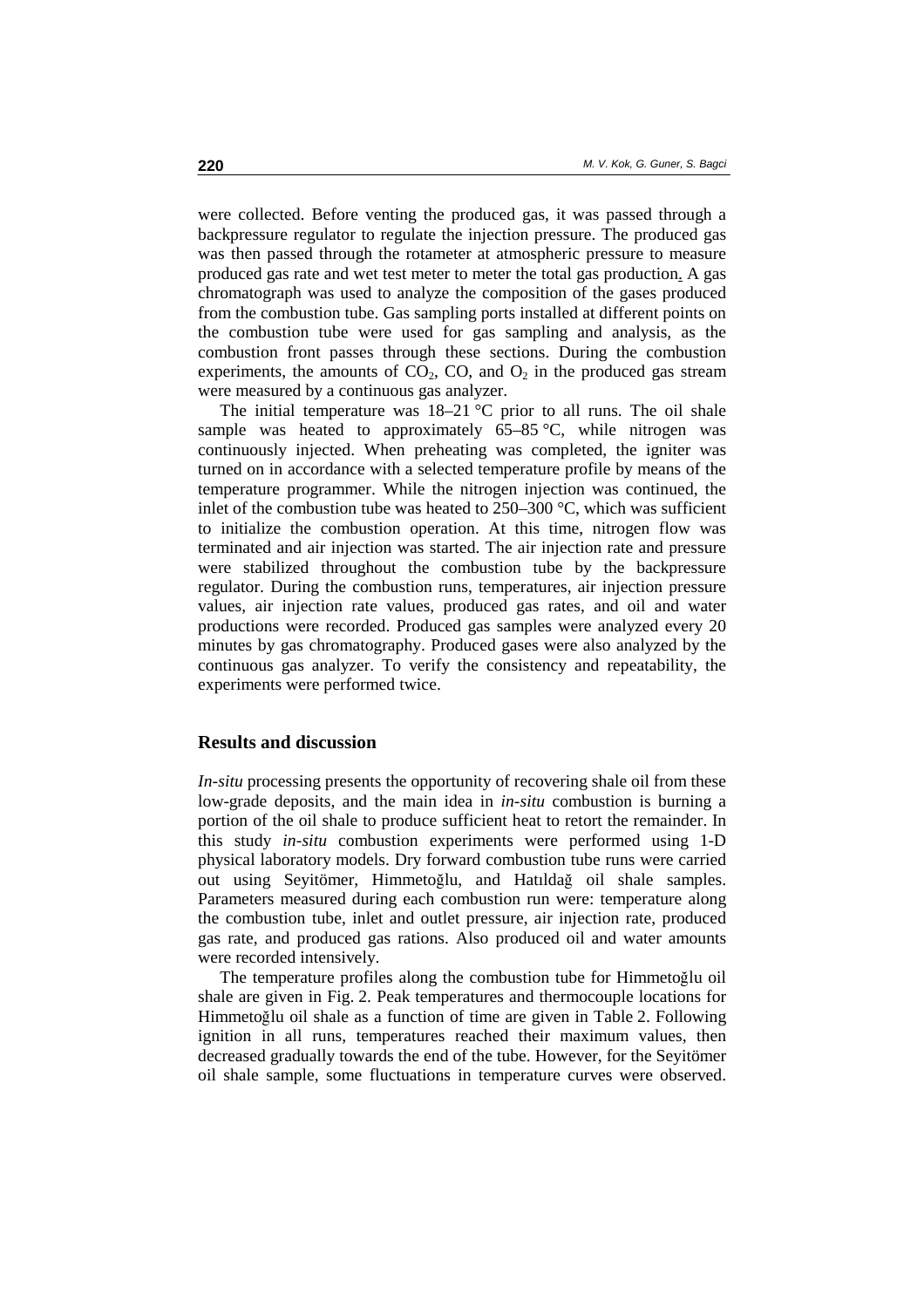These fluctuations might be the results of heterogeneous permeability due to improper packing. Also heterogeneous mesh size could play an important role in temperature fluctuation.



*Fig. 2.* Temperature profile along combustion tube (Himmetoğlu oil shale).

| Distance, cm | Time, min |     |     |     |     |     |     |  |
|--------------|-----------|-----|-----|-----|-----|-----|-----|--|
|              | 105       | 165 | 205 | 235 | 265 | 295 | 325 |  |
| 5            | 166       | 861 | 900 | 828 | 663 | 513 | 389 |  |
| 12           | 112       | 637 | 900 | 900 | 839 | 683 | 566 |  |
| 19           | 93        | 415 | 695 | 890 | 900 | 827 | 673 |  |
| 26           | 87        | 229 | 444 | 632 | 900 | 900 | 785 |  |
| 33           | 84        | 144 | 296 | 423 | 651 | 900 | 884 |  |
| 40           | 82        | 112 | 197 | 346 | 450 | 705 | 900 |  |
| 47           | 76        | 91  | 145 | 150 | 328 | 412 | 736 |  |
| 54           | 72        | 90  | 115 | 157 | 233 | 358 | 456 |  |
| 61           | 67        | 89  | 94  | 114 | 161 | 234 | 394 |  |
| 68           | 66        | 90  | 92  | 98  | 128 | 179 | 342 |  |
| 75           | 63        | 90  | 92  | 94  | 106 | 136 | 277 |  |
| 82           | 60        | 89  | 91  | 92  | 93  | 104 | 181 |  |
| 89           | 52        | 85  | 87  | 88  | 89  | 94  | 144 |  |
| 96           | 44        | 81  | 83  | 84  | 85  | 85  | 107 |  |

*Table 2.* **Peak temperatures of combustion of Himmeto**ğ**lu oil shale, °C**

The frontal velocity curve for Himmetoğlu oil shale is given in Fig. 3. Peak temperatures are assumed to be the maximum values of the temperature curves. The maximum temperature values for each thermocouple location were read from recorded temperature data. The data were graphed with the corresponding time values. The first derivative of the time *versus* location graph gave the velocity of frontal movement. The combustion front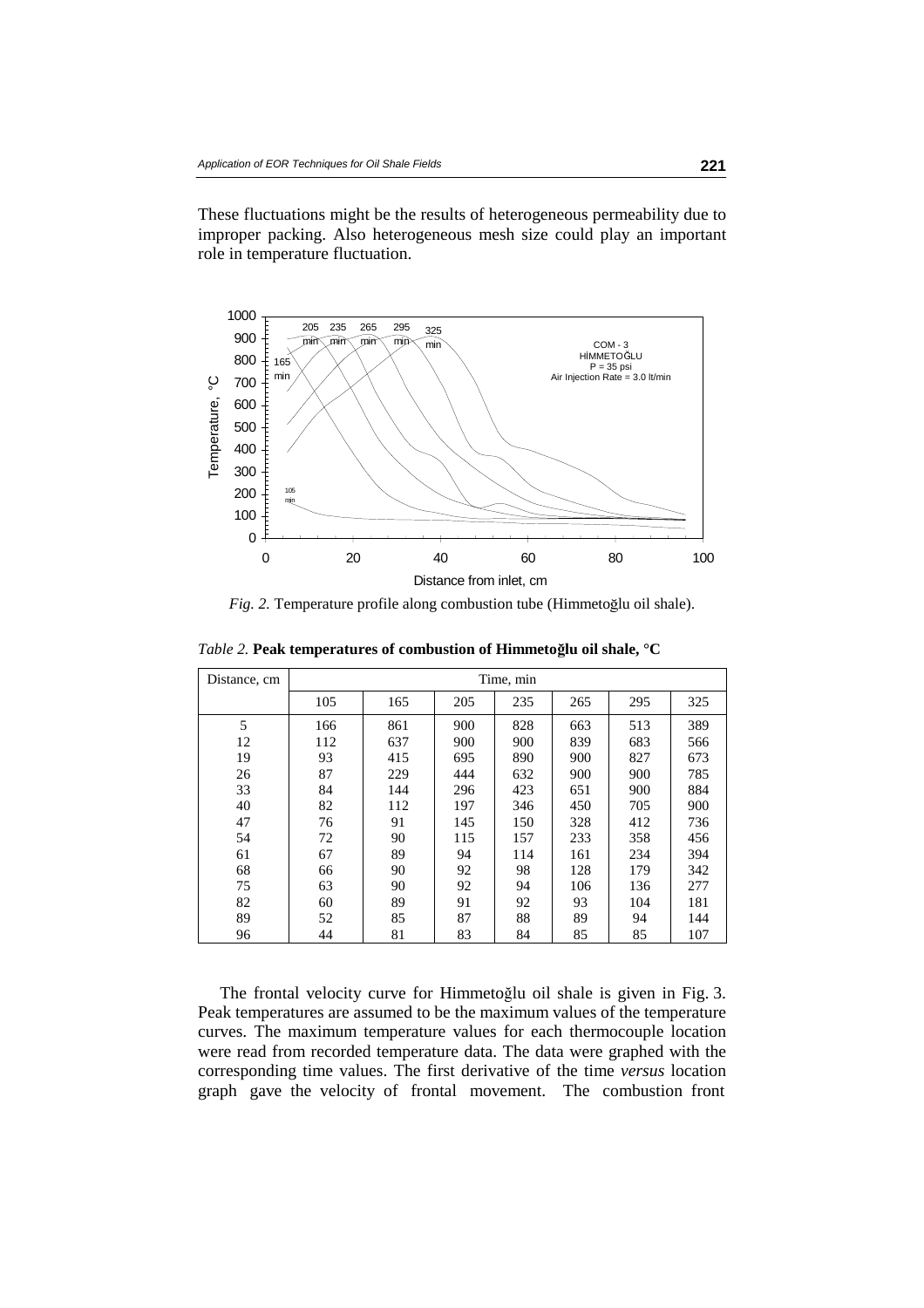

*Fig. 3.* Locations of the fronts (Himmetoğlu oil shale).

velocities (cm/hr) of the oil shale samples were as follows: 0.2965 (Seyitömer), 0.2333 (Himmetoğlu), 0.2948 (Hatildağ). The results show that, with a constant air injection rate and operating pressure, the rate of combustion was consistent throughout the runs.

Gas produced during combustion operations was composed of mostly  $N_2$ ,  $CO<sub>2</sub>$ ,  $CO<sub>2</sub>$ , and  $O<sub>2</sub>$ . Gas analysis was performed by both continuous gas analyzer and gas chromatograph. Two different data were correlated and a result was obtained for each run. The results are given in Table 3. Gas compositions as a function of time for Himmetoğlu oil shale are illustrated in Fig. 4. In Seyitömer and Himmetoğlu oil shale samples, low oxygen concentrations in the exhaust gases were determined. This phenomenon is a sign of effective utilization of oxygen. Also since organic matter content of Himmetoğlu oil shale is very high compared to other samples, it is hard to control the experimental parameters. Table 4 represents the calculated mean values for each combustion tube experiment. The results obtained from each experiment show no difference from the others. To calculate oil production performance of these samples, a volumetric material balance was constructed. The amounts of oil and water produced are given in Table 5. The results show that Seyitömer, Himmetoğlu and Hatıldağ oil shales are feasible for oil production.

|  | Table 3. Stabilized composition of produced gas, vol. % |  |  |
|--|---------------------------------------------------------|--|--|
|  |                                                         |  |  |

| Composition     | Seyitömer | Himmetoğlu | Hatıldağ |
|-----------------|-----------|------------|----------|
| Oxygen          | 1.85      | 2.58       | 3.00     |
| Carbon dioxide  | 16.59     | 14.32      | 16.09    |
| Carbon monoxide | 2.60      | 4.14       | 1.91     |
| Nitrogen        | 78.96     | 78.96      | 79.      |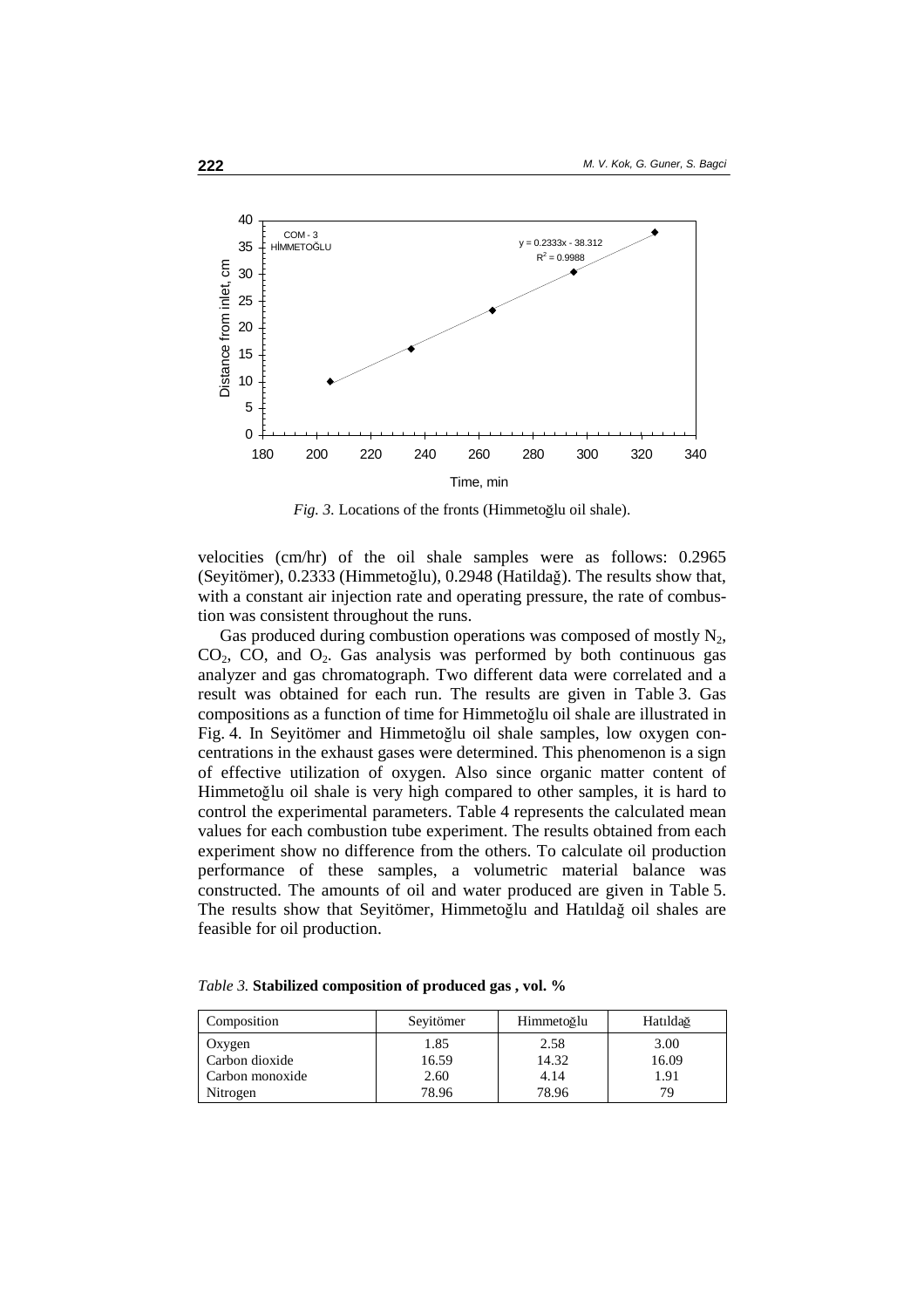

*Fig. 4.* Composition of produced gas vs. time (Himmetoğlu oil shale).

|  |  |  |  |  |  | Table 4. Calculated results of combustion experiments of oil shale samples |
|--|--|--|--|--|--|----------------------------------------------------------------------------|
|--|--|--|--|--|--|----------------------------------------------------------------------------|

| Results                            | Seyitömer | Himmetoğlu | Hatıldağ |
|------------------------------------|-----------|------------|----------|
| Carbon dioxide, vol. %             | 16.59     | 14.32      | 16.09    |
| Carbon monoxide, vol. %            | 2.60      | 4.14       | 1.91     |
| Nitrogen, vol. %                   | 78.96     | 78.96      | 79       |
| Atomic H/C ratio                   | 0.26      | 0.44       | 0.21     |
| Av. peak temperature, $\mathrm{C}$ | 730       | 900        | 577      |
| Fuel cons. Rate, g fuel/min        | 0.32      | 0.31       | 0.29     |
| Fuel/sand ratio, $g/cm3$           | 0.017     | 0.021      | 0.016    |
| Air/fuel ratio, $L/g$              | 9.52      | 9.75       | 10.19    |
| Air/sand ratio, $L/cm3$            | 0.16      | 0.21       | 0.16     |
| Carbon burned, g/min               | 53.97     | 49.62      | 51.33    |
| Air/oil ratio, $L/cm3$             | 0.16      | 0.21       | 0.16     |

*Table 5.* **Oil and water production of tube runs**

| Oil Shale. | Sample amount, | Oil production,<br>cc | Oil production,<br>L/ton | Water production,<br>cc |
|------------|----------------|-----------------------|--------------------------|-------------------------|
| Seyitömer  | 4260           | 19                    | 4.46                     | 357                     |
| Himmetoğlu | 3600           | 116                   | 32.22                    | 298                     |
| Hatıldağ   | 6950           | 127                   | 18.27                    | 67                      |

# **Conclusions**

• Oil distillation from oil shales with *in-situ* combustion technique was accomplished. It was proved that Himmetoğlu and Hatıldağ oil shale fields are suitable for retorting operations.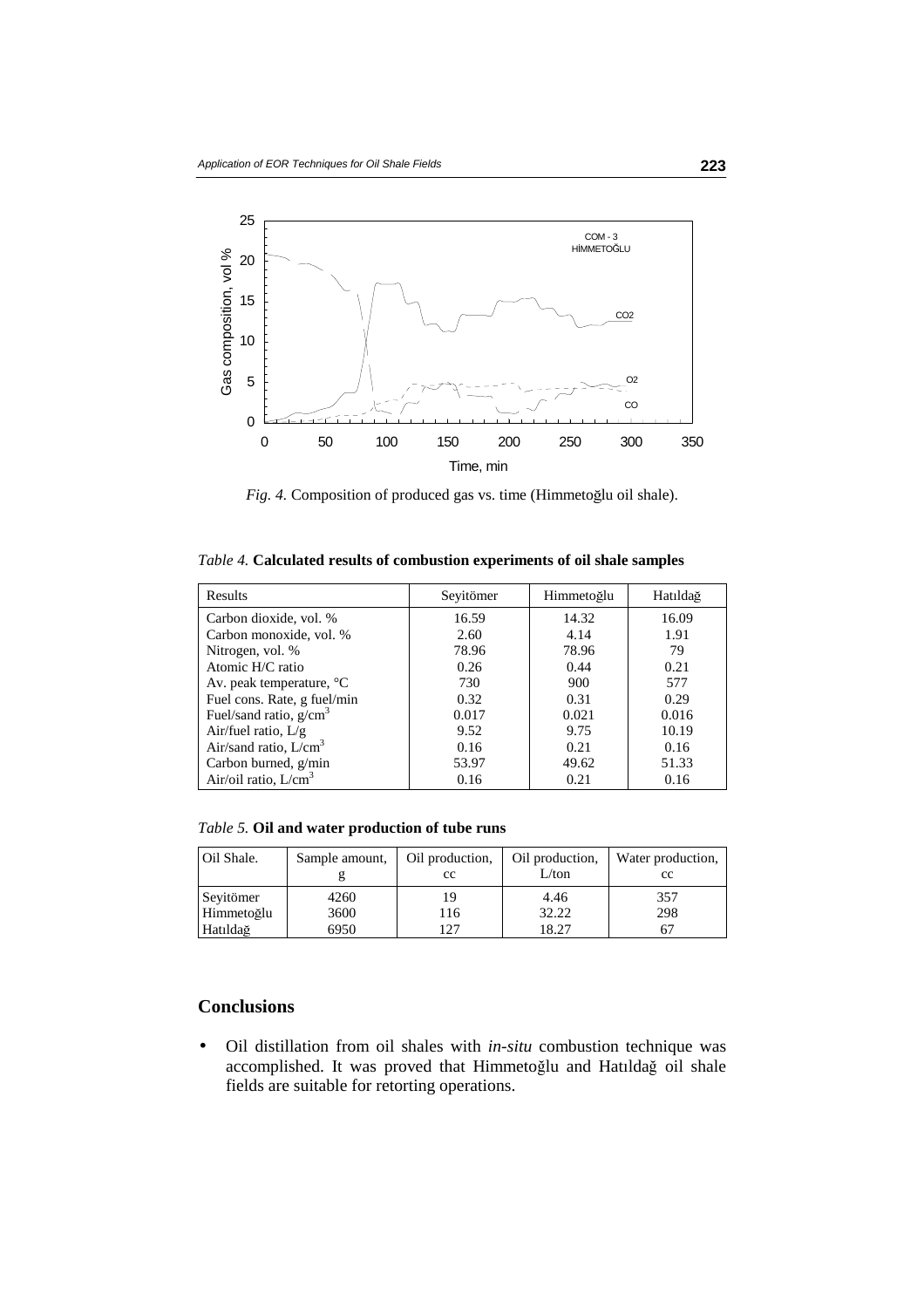- Himmetoğlu oil shale seemed to be highly reactive when compared to other oil shale samples. High reactivity of Himmetoğlu oil shale is believed to be resulted from high organic content of this type of oil shale.
- According to the combustion front velocities calculated, it can be said that the combustion rates were consistent throughout the runs. All runs were carried out at a constant air injection rate.
- Since the oxygen percentage in output gases was relatively less, oxygen consumption during combustion operations was concluded to be effective.

#### **Acknowledgement**

The authors would like to express their appreciation for the financial support of TÜBİTAK (The Scientific and Technological Research Council of Turkey), MİSAG-141.

## **REFERENCES**

- 1. *Chu, C*. A study of fireflood field project // J. Pet. Tech. 1977. P. 111–120.
- 2. *Hayashitani, M., Bennion, D. W., Moore, R. G*. Thermal cracking models for Athabasca oil sands oil // SPE 7549*,* 53rd Annual Fall Technical Conference and Exhibition of SPE of AIME, Houston, Texas, October 1–3, 1978.
- 3. *Diyashev, R. N. Galeev, R. G., Kondrashkin, V. F., Shvydkin, E. K.* Surface control on thermal front movement in fire flooding process. SPE 25811, International Operations Symposium, Bakersfield, CA, USA, February 8–10, 1993.
- 4. *Speight, J. G., Moschopedis, S. E*. The effect of oxygen functions on the properties of bitumen Fractions // J. Can. Pet. Tech. 1978. Vol. 17, No. 3. P. 73–75.
- 5. *Dieckmann, V., Schenk, H. J., Horsfield, B., Welte, D. H*. Kinetics of petroleum generation and cracking by programmed-temperature closed-system pyrolysis of Toarchian shales // Fuel. 1998. Vol. 77, No. 1–2. P. 23–30.
- 6. *Mamora, D. D., Brigham, W. E*. The effect of low-temperature oxidation on the fuel and produced oil during in-situ combustion. Paper DOE/NIPER ISC 7, DOE/NIPER, Symposium on In-Situ Combustion Practices – Past, Present and Future Application, Tulsa, Oklahoma, April 21–22, 1994.
- 7. *Kok, M. V*. Use of thermal equipment to evaluate crude oils // Thermochim. Acta. 1993. Vol. 214. P. 315–324.
- 8. *Kok, M. V., Pamir, R*. ASTM kinetics of oil shales // J. Therm. Analys. Cal. 1998. Vol. 53. P. 567–575.
- 9. *Kok, M. V., Sztatisz, J., Pokol, G*. Characterization of oil shales by high pressure DSC // J. Therm. Analys. Cal. 1999. Vol. 56. P. 939–946.
- 10. *Kok, M. V., Pamir, R..* Non-isothermal pyrolysis and kinetics of oil shales // J. Therm. Analys. Cal. 1999. Vol. 56. P. 953–958.